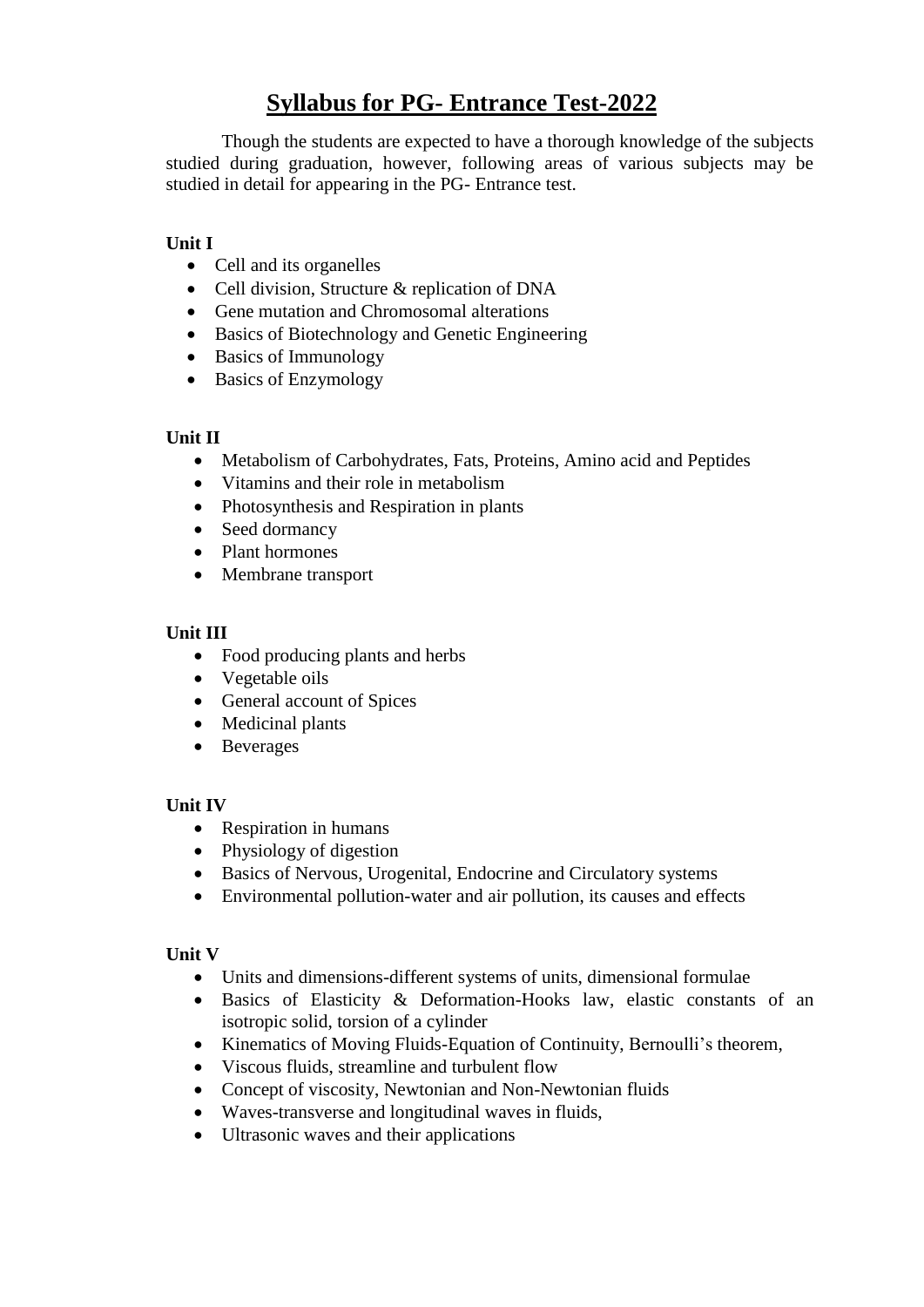## **Unit VI**

- Heat transfer and Enthalpy Calculations-laws of thermodynamics, concept of Thermal equilibrium, entropy concept
- Dielectric-dielectric constant, microwave heating
- Concept of Electron Spin, effects of magnetic field on human cell, applications of MRI and NMR

# **Unit VII**

- Atomic structure, Chemical bonding
- Laboratory safety measures and Qualitative analysis
- Dipole-Dipole interactions
- Thermodynamics
- Nuclear and radiation chemistry
- Gravimetry and Titrimetry
- Solutions, Roults law  $&$  its applications
- Bioinorganic Chemistry-metalloporphyrins and essential elements
- Polymer chemistry

## **Unit VIII**

- Cycloalkanes, Alkenes and Alkynes
- Alcohols and Phenols
- Aldehydes and Ketones
- Carboxylic Acids and their derivatives
- Chemical Kinetics and Catalysis
- Stereochemistry of organic compounds
- Spectroscopy and Photochemistry
- Synthetic dyes

#### **Unit IX**

- Basic properties of limits, infinitesimals, definitions with examples, continuity and basic properties of continuous functions on closed intervals
- Review of complex number system, triangle inequality and its generalization Geometric representation of complex numbers. DeMoivre's theorem for rational index and its application
- Parabola: Equation of Tangent and normal, pole and polar, Ellipse, Tangent and

Normal

- Hyperbola: Equation of tangents and normal
- Review of the methods of integration, integration of algebraic rational function, case of non-repeated linear factors by partial fractions. Integration of algebraic rational functions by substitution, Reduction formulae, Definite integral

#### **Unit X**

 Degree and order of different equations, Equations of first order and first degree. Homogeneous equation and non-homogeneous equations.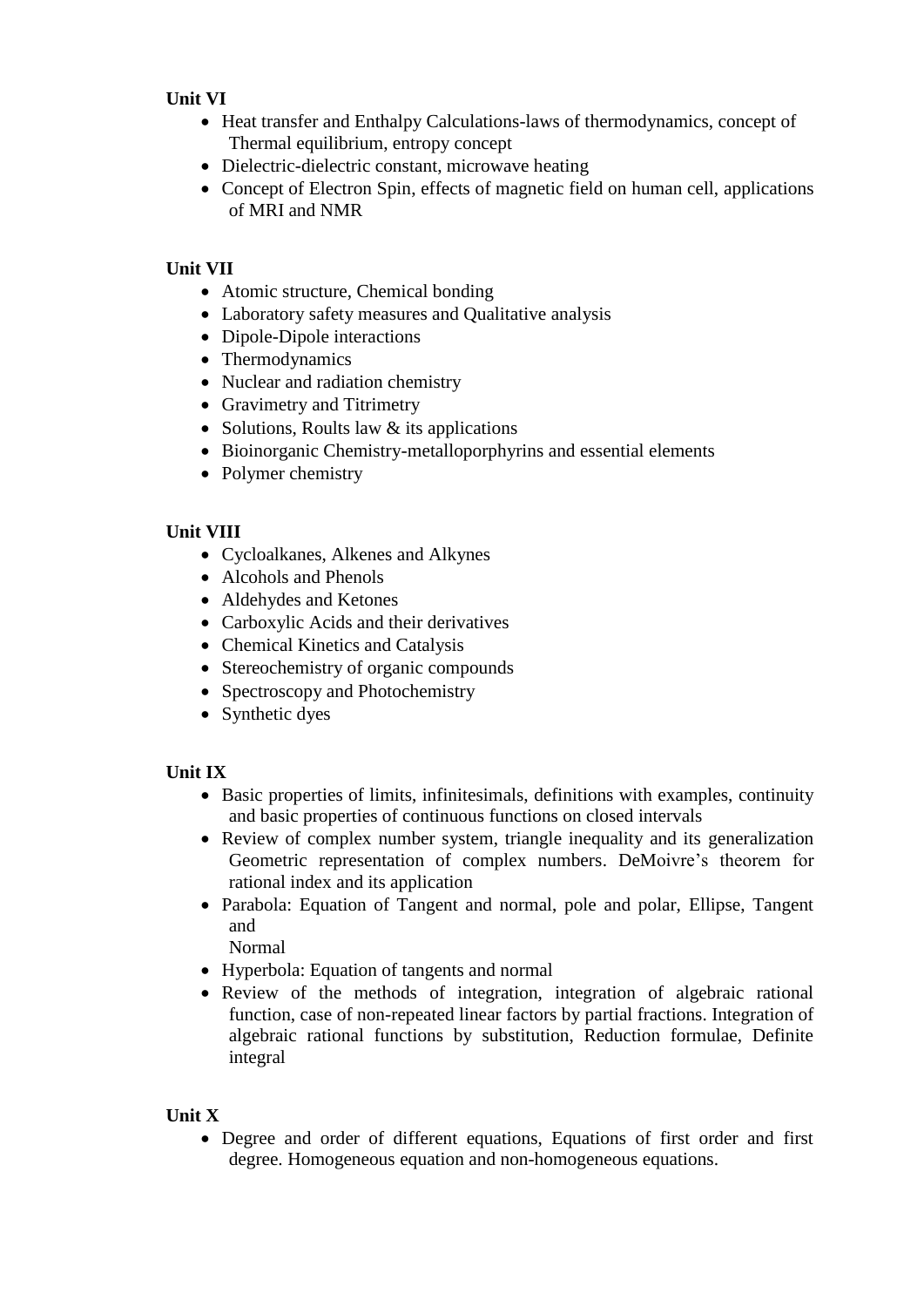- Symmetric and Skew-symmetric, Hermition and skew Hermition matrics, Diagonal, scaler triangular matrics, sum of matrices and properties of matrix addition. Product of matrices, Transpose of a product of two matrices and its generalization to several matrices. Adjoint of square matrix A and relation A  $(adi,A)=(adi,A)$   $A=(A)$  I, Inverse of a square matrix. Rank of matrix. Elementary row and column transformation of a matrix.
- General properties of equations, synthetic division, Relation between the roots and the Coefficient of an equation, Transformation of equations, Formation of equations whose roots are function of the roots of a given equation.

## **Unit XI**

# **Fruit, Vegetable and Cereal Processing**

- Scope of fruit & vegetable preservation in India
- Principles  $&$  methods of preservation
- Canning, Drying/Dehydration, Freezing of fruits & vegetables
- Jam, Jelly, Marmalade, Pickles
- FPO specifications of value-added products
- Structure of different grains-wheat, rice, barley, oat and corn
- Milling of grains
- Flour and its uses
- Milling and parboiling of paddy
- Preparation of baked products-bread, biscuits & cakes

## **Unit XII**

#### **Meat and Dairy Technology**

- Scope of meat processing in India
- Structure, composition, nutritive value and postmortem biochemical changes
- in relation to quality of meat tissues
- Principles of meat preservation
- Description, chemical composition & nutritive value of egg
- Physico-chemical properties of milk
- Liquid milk processing-pasteurization & sterilization
- Preparation of milk products

#### **Unit XIII**

#### **Bio-chemistry**

- Structure and role of water in biological systems
- Acids, bases & buffers of living systems
- Structure of carbohydrates, lipids & amino-acids
- Nature and function of food enzyme
- Naturally occurring pigments in food-chlorophyll, carotenoids, haemoglobin etc.
- Balanced diet

# **Unit XIV**

#### **Microbiology**

• Brief discussion on bacteria, yeast and molds